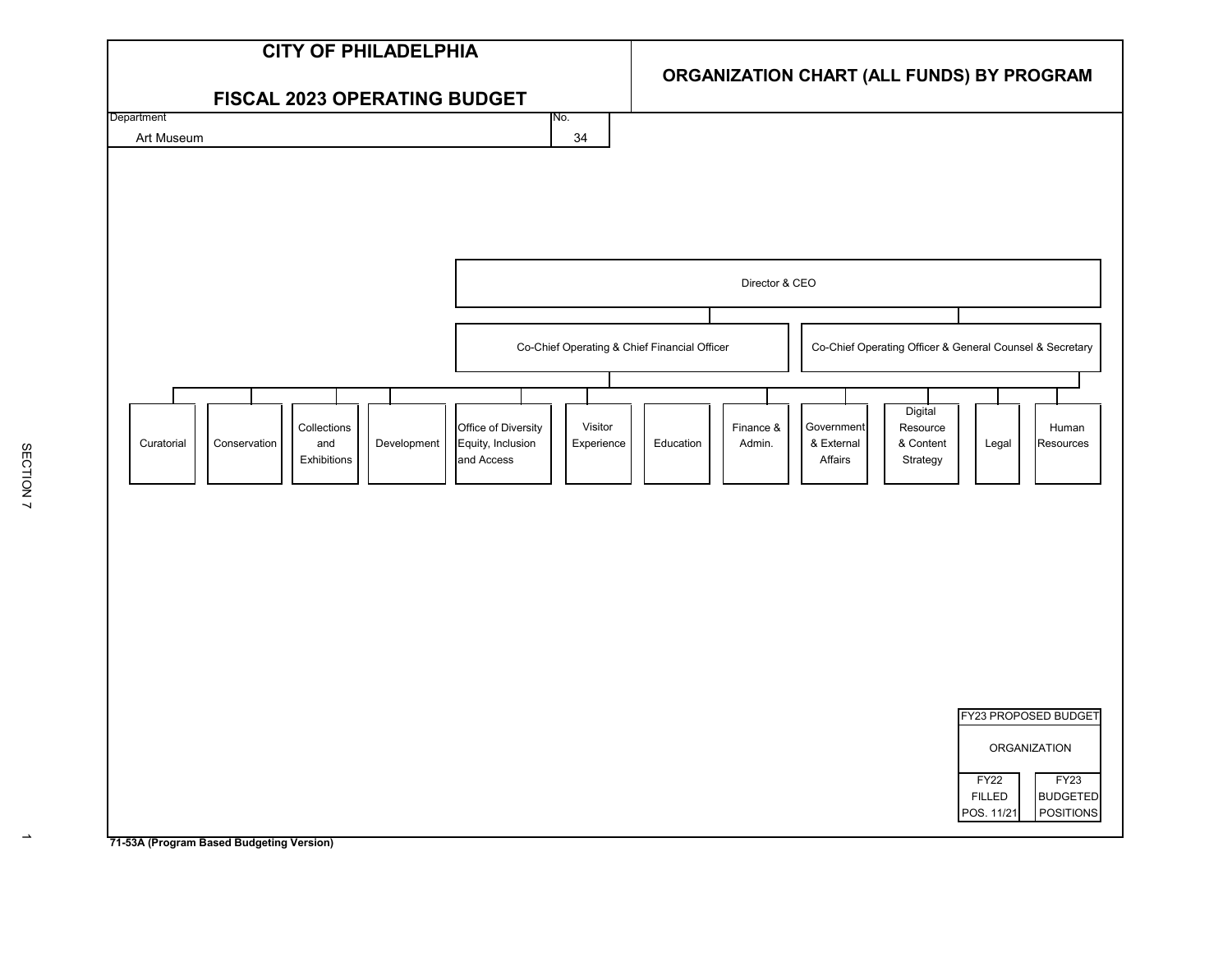#### **DEPARTMENTAL SUMMARY BY FUND**

#### **FISCAL 2023 OPERATING BUDGET**

| Department<br>No.         |              |                                                          |                                             |                                                 |                                                |                                                 |                                     |
|---------------------------|--------------|----------------------------------------------------------|---------------------------------------------|-------------------------------------------------|------------------------------------------------|-------------------------------------------------|-------------------------------------|
| Art Museum                |              |                                                          |                                             |                                                 |                                                |                                                 |                                     |
| Fund<br>No.<br>(2)<br>(1) | Class<br>(3) | Description<br>(4)                                       | Fiscal 2021<br>Actual<br>Obligations<br>(5) | Fiscal 2022<br>Original<br>Appropriation<br>(6) | Fiscal 2022<br>Estimated<br>Obligations<br>(7) | Fiscal 2023<br>Proposed<br><b>Budget</b><br>(8) | Increase<br>or<br>(Decrease)<br>(9) |
| 01                        | 100          | <b>Employee Compensation</b>                             |                                             |                                                 |                                                |                                                 |                                     |
| General                   | a)           | <b>Personal Services</b>                                 |                                             |                                                 |                                                |                                                 |                                     |
|                           | b)           | <b>Employee Benefits</b>                                 |                                             |                                                 |                                                |                                                 |                                     |
|                           | 200          | Purchase of Services                                     |                                             |                                                 |                                                |                                                 |                                     |
|                           | 300          | Materials and Supplies                                   |                                             |                                                 |                                                |                                                 |                                     |
|                           | 400          | Equipment                                                |                                             |                                                 |                                                |                                                 |                                     |
|                           | 500          | Contributions, etc.                                      | 2,040,000                                   | 2,040,000                                       | 2,040,000                                      | 2,040,000                                       |                                     |
|                           | 800          | Payments to Other Funds<br>Total                         | 2,040,000                                   | 2,040,000                                       | 2,040,000                                      | 2,040,000                                       |                                     |
|                           |              | <b>Employee Compensation</b>                             |                                             |                                                 |                                                |                                                 |                                     |
|                           | 100<br>a)    | <b>Personal Services</b>                                 |                                             |                                                 |                                                |                                                 |                                     |
|                           | b)           | <b>Employee Benefits</b>                                 |                                             |                                                 |                                                |                                                 |                                     |
|                           | 200          | Purchase of Services                                     |                                             |                                                 |                                                |                                                 |                                     |
|                           | 300          | Materials and Supplies                                   |                                             |                                                 |                                                |                                                 |                                     |
|                           | 400          | Equipment                                                |                                             |                                                 |                                                |                                                 |                                     |
|                           | 500<br>800   | Contributions, etc.<br>Payments to Other Funds           |                                             |                                                 |                                                |                                                 |                                     |
|                           |              | Total                                                    |                                             |                                                 |                                                |                                                 |                                     |
|                           | 100          | <b>Employee Compensation</b>                             |                                             |                                                 |                                                |                                                 |                                     |
|                           | a)           | <b>Personal Services</b>                                 |                                             |                                                 |                                                |                                                 |                                     |
|                           | b)           | <b>Employee Benefits</b>                                 |                                             |                                                 |                                                |                                                 |                                     |
|                           | 200          | Purchase of Services                                     |                                             |                                                 |                                                |                                                 |                                     |
|                           | 300          | Materials and Supplies                                   |                                             |                                                 |                                                |                                                 |                                     |
|                           | 400<br>500   | Equipment<br>Contributions, etc.                         |                                             |                                                 |                                                |                                                 |                                     |
|                           | 800          | Payments to Other Funds                                  |                                             |                                                 |                                                |                                                 |                                     |
|                           |              | Total                                                    |                                             |                                                 |                                                |                                                 |                                     |
|                           | 100          | <b>Employee Compensation</b>                             |                                             |                                                 |                                                |                                                 |                                     |
|                           | a)           | <b>Personal Services</b>                                 |                                             |                                                 |                                                |                                                 |                                     |
|                           | b)<br>200    | <b>Employee Benefits</b><br>Purchase of Services         |                                             |                                                 |                                                |                                                 |                                     |
|                           | 300          | Materials and Supplies                                   |                                             |                                                 |                                                |                                                 |                                     |
|                           | 400          | Equipment                                                |                                             |                                                 |                                                |                                                 |                                     |
|                           | 500          | Contributions, etc.                                      |                                             |                                                 |                                                |                                                 |                                     |
|                           | 800          | Payments to Other Funds                                  |                                             |                                                 |                                                |                                                 |                                     |
|                           |              | Total                                                    |                                             |                                                 |                                                |                                                 |                                     |
|                           | 100          | <b>Employee Compensation</b><br><b>Personal Services</b> |                                             |                                                 |                                                |                                                 |                                     |
|                           | a)<br>b)     | <b>Employee Benefits</b>                                 |                                             |                                                 |                                                |                                                 |                                     |
|                           | 200          | Purchase of Services                                     |                                             |                                                 |                                                |                                                 |                                     |
|                           | 300          | Materials and Supplies                                   |                                             |                                                 |                                                |                                                 |                                     |
|                           | 400          | Equipment                                                |                                             |                                                 |                                                |                                                 |                                     |
|                           | 500          | Contributions, etc.                                      |                                             |                                                 |                                                |                                                 |                                     |
|                           | 800          | Payments to Other Funds<br>Total                         |                                             |                                                 |                                                |                                                 |                                     |
|                           | 100          | <b>Employee Compensation</b>                             |                                             |                                                 |                                                |                                                 |                                     |
|                           | a)           | <b>Personal Services</b>                                 |                                             |                                                 |                                                |                                                 |                                     |
|                           | b)           | <b>Employee Benefits</b>                                 |                                             |                                                 |                                                |                                                 |                                     |
| Departmental              | 200          | Purchase of Services                                     |                                             |                                                 |                                                |                                                 |                                     |
| Total                     | 300          | Materials and Supplies                                   |                                             |                                                 |                                                |                                                 |                                     |
| All Funds                 | 400<br>500   | Equipment<br>Contributions, etc.                         | 2,040,000                                   | 2,040,000                                       | 2,040,000                                      | 2,040,000                                       |                                     |
|                           | 800          | Payments to Other Funds                                  |                                             |                                                 |                                                |                                                 |                                     |
|                           |              | Total                                                    | 2,040,000                                   | 2,040,000                                       | 2,040,000                                      | 2,040,000                                       |                                     |

**71-53B (Program Based Budgeting Version)**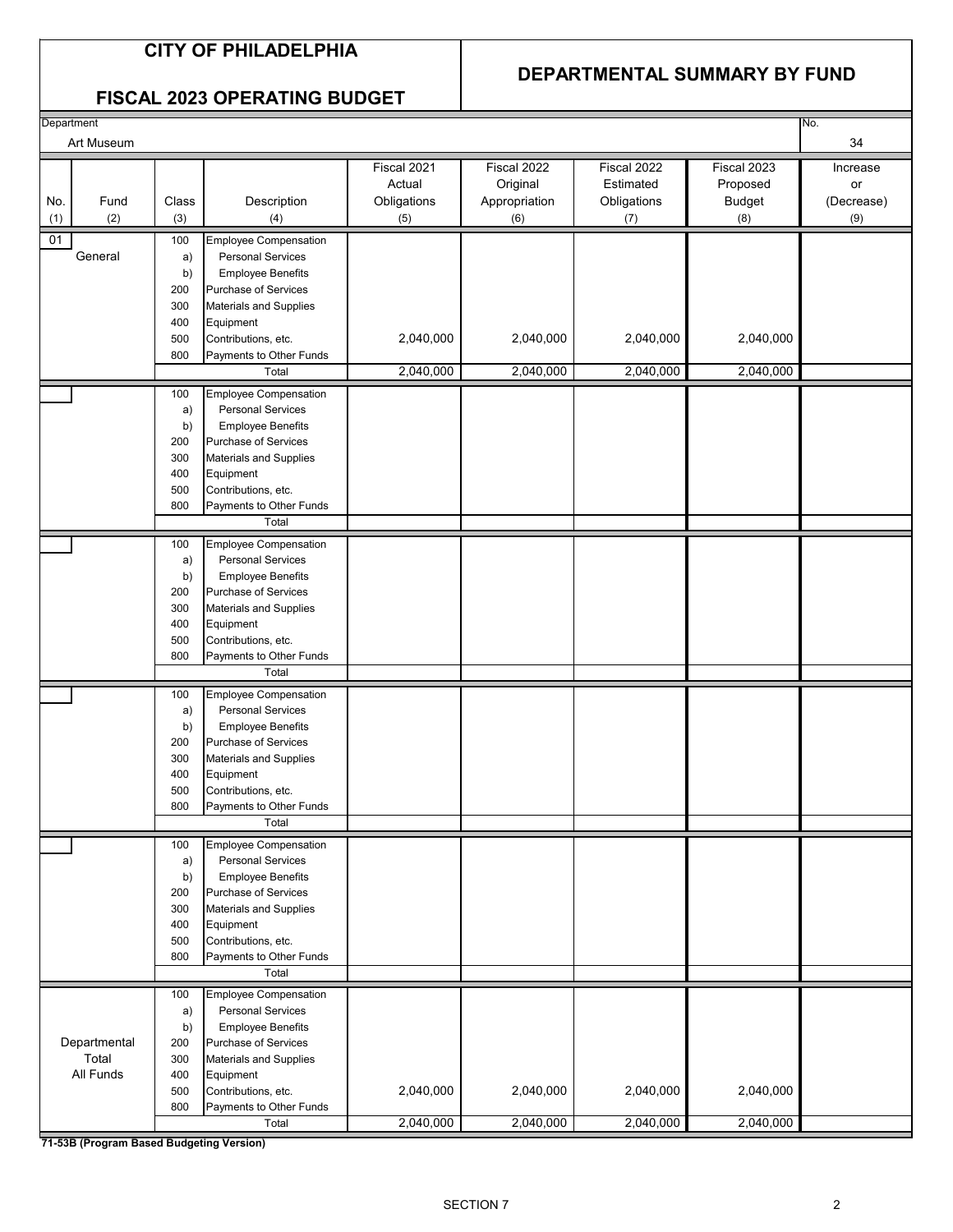| <b>CITY OF PHILADELPHIA</b>                                                                                                                                                                                                                                                                                                                                                                                                                                                                                              |                                                                                                                                                                                                                                                                                                                                                                                                                                                                                                                                                                                                                                                                                                                                                                                                                                                                                                                                                                                                                                                                                                                                                                    |  |                             |                                            |                       |                       |  |  |
|--------------------------------------------------------------------------------------------------------------------------------------------------------------------------------------------------------------------------------------------------------------------------------------------------------------------------------------------------------------------------------------------------------------------------------------------------------------------------------------------------------------------------|--------------------------------------------------------------------------------------------------------------------------------------------------------------------------------------------------------------------------------------------------------------------------------------------------------------------------------------------------------------------------------------------------------------------------------------------------------------------------------------------------------------------------------------------------------------------------------------------------------------------------------------------------------------------------------------------------------------------------------------------------------------------------------------------------------------------------------------------------------------------------------------------------------------------------------------------------------------------------------------------------------------------------------------------------------------------------------------------------------------------------------------------------------------------|--|-----------------------------|--------------------------------------------|-----------------------|-----------------------|--|--|
|                                                                                                                                                                                                                                                                                                                                                                                                                                                                                                                          | <b>FISCAL 2023 OPERATING BUDGET</b>                                                                                                                                                                                                                                                                                                                                                                                                                                                                                                                                                                                                                                                                                                                                                                                                                                                                                                                                                                                                                                                                                                                                |  | <b>PERFORMANCE MEASURES</b> |                                            |                       |                       |  |  |
| Department                                                                                                                                                                                                                                                                                                                                                                                                                                                                                                               | No.                                                                                                                                                                                                                                                                                                                                                                                                                                                                                                                                                                                                                                                                                                                                                                                                                                                                                                                                                                                                                                                                                                                                                                |  | Program                     |                                            |                       | No.                   |  |  |
| Art Museum                                                                                                                                                                                                                                                                                                                                                                                                                                                                                                               |                                                                                                                                                                                                                                                                                                                                                                                                                                                                                                                                                                                                                                                                                                                                                                                                                                                                                                                                                                                                                                                                                                                                                                    |  | 34 Art Museum               |                                            |                       | 01                    |  |  |
|                                                                                                                                                                                                                                                                                                                                                                                                                                                                                                                          |                                                                                                                                                                                                                                                                                                                                                                                                                                                                                                                                                                                                                                                                                                                                                                                                                                                                                                                                                                                                                                                                                                                                                                    |  | <b>Program Description</b>  |                                            |                       |                       |  |  |
|                                                                                                                                                                                                                                                                                                                                                                                                                                                                                                                          | The Philadelphia Museum of Art (PMA) –in partnership with the city, the region, and art museums around the globe – seeks to preserve,<br>enhance, interpret, and extend the reach of its great collections in particular, and the visual arts in general, to an increasing and increasingly<br>diverse audience as a source of delight, illumination, and lifelong learning.                                                                                                                                                                                                                                                                                                                                                                                                                                                                                                                                                                                                                                                                                                                                                                                       |  |                             |                                            |                       |                       |  |  |
|                                                                                                                                                                                                                                                                                                                                                                                                                                                                                                                          |                                                                                                                                                                                                                                                                                                                                                                                                                                                                                                                                                                                                                                                                                                                                                                                                                                                                                                                                                                                                                                                                                                                                                                    |  | <b>Program Objectives</b>   |                                            |                       |                       |  |  |
|                                                                                                                                                                                                                                                                                                                                                                                                                                                                                                                          | -Through both virtual and eventually, on-site educational programming, the Museum will continue to serve as an important educational<br>resource for school children from the School District of Philadelphia.<br>- As the Museum emerges out of the pandemic, it will incrementally return to full capacity to welcome school children and visitors, which will<br>continue to have a strong and important economic impact on the city.<br>- As part of an institutional commitment to advancing Diversity, Equity, Inclusion, And Access (DEIA), the Museum will conduct departmental<br>equity audits that will inform museum leaders of equitable policy and practices happening across the museum, amplify inclusive practices that<br>deliver results and prioritize institutional and individual actions and/or decisions that mitigate harm, align with the museum's core values and<br>support historically underrepresented stakeholders within and beyond the museum. The outcome will be an annual report that tracks the<br>museum's progress toward its commitment to be an inclusive, accessible, and welcoming cultural resource for Philadelphia. |  |                             |                                            |                       |                       |  |  |
|                                                                                                                                                                                                                                                                                                                                                                                                                                                                                                                          |                                                                                                                                                                                                                                                                                                                                                                                                                                                                                                                                                                                                                                                                                                                                                                                                                                                                                                                                                                                                                                                                                                                                                                    |  | <b>Performance Measures</b> |                                            |                       |                       |  |  |
|                                                                                                                                                                                                                                                                                                                                                                                                                                                                                                                          | Description                                                                                                                                                                                                                                                                                                                                                                                                                                                                                                                                                                                                                                                                                                                                                                                                                                                                                                                                                                                                                                                                                                                                                        |  | Fiscal 2021<br>Year-End     | Fiscal 2022<br>Year-to-Date<br>$(Q1 + Q2)$ | Fiscal 2022<br>Target | Fiscal 2023<br>Target |  |  |
|                                                                                                                                                                                                                                                                                                                                                                                                                                                                                                                          | (1)                                                                                                                                                                                                                                                                                                                                                                                                                                                                                                                                                                                                                                                                                                                                                                                                                                                                                                                                                                                                                                                                                                                                                                |  | (2)                         | (3)                                        | (4)                   | (5)                   |  |  |
|                                                                                                                                                                                                                                                                                                                                                                                                                                                                                                                          | Student Engagement: Number of students reached from<br>Philadelphia District-Operated and Charter Schools<br>through onsite visits and virtual programs                                                                                                                                                                                                                                                                                                                                                                                                                                                                                                                                                                                                                                                                                                                                                                                                                                                                                                                                                                                                            |  | 1,802                       | 1,068                                      | 10,000                | <b>TBD</b>            |  |  |
| Comments:                                                                                                                                                                                                                                                                                                                                                                                                                                                                                                                | It has been a slow start to the school year. The museum experienced a significant decrease in the number of School District of Philadelphia<br>teachers that signed up for virtual lessons compared to last year. Anecdotally, teachers have indicated that they and their students are experiencing<br>online fatigue and would prefer to wait until they can come back on site. However, the museum is starting to see an uptick in requests for 2022 and<br>the Education Department is building up capacity to conduct more programming. Please note, the impact of the low pediatric vaccination rates in the<br>city may significantly impact the ability to conduct in person educational programming.                                                                                                                                                                                                                                                                                                                                                                                                                                                      |  |                             |                                            |                       |                       |  |  |
|                                                                                                                                                                                                                                                                                                                                                                                                                                                                                                                          | Security costs per square foot                                                                                                                                                                                                                                                                                                                                                                                                                                                                                                                                                                                                                                                                                                                                                                                                                                                                                                                                                                                                                                                                                                                                     |  | \$2.92                      | tabulate at year<br>end                    | \$4.36                | <b>TBD</b>            |  |  |
| Due to pandemic-related closures from July - September 2020 and mid-November 2020 - early-January 2021, a reduction in public hours and<br>staffing reductions, the FY21 actuals are substantially lower than historical and future costs. FY22 is the first full fiscal year following the completion<br>Comments:<br>of the Core Project, which added 90,000 square feet. The museum has not yet quantified the impact of securing and maintaining this additional<br>space. Thus, FY22 actuals are subject to change. |                                                                                                                                                                                                                                                                                                                                                                                                                                                                                                                                                                                                                                                                                                                                                                                                                                                                                                                                                                                                                                                                                                                                                                    |  |                             |                                            |                       |                       |  |  |
| Comments:                                                                                                                                                                                                                                                                                                                                                                                                                                                                                                                | Maintenance and operating costs per square foot<br>Due to pandemic-related closures from July - September 2020 and mid-November 2020 - early-January 2021, a reduction in public hours and<br>staffing reductions, the FY21 actuals are substantially lower than historical and future costs. FY22 is the first full fiscal year following the completion<br>of the Core Project, which added 90,000 square feet. The museum has not yet quantified the impact of securing and maintaining this additional                                                                                                                                                                                                                                                                                                                                                                                                                                                                                                                                                                                                                                                         |  | \$3.32                      | tabulate at year<br>end                    | \$3.58                | <b>TBD</b>            |  |  |
|                                                                                                                                                                                                                                                                                                                                                                                                                                                                                                                          | space. Thus, FY22 actuals are subject to change.                                                                                                                                                                                                                                                                                                                                                                                                                                                                                                                                                                                                                                                                                                                                                                                                                                                                                                                                                                                                                                                                                                                   |  |                             |                                            |                       |                       |  |  |

**71-53EZ (Program Based Budgeting Version)**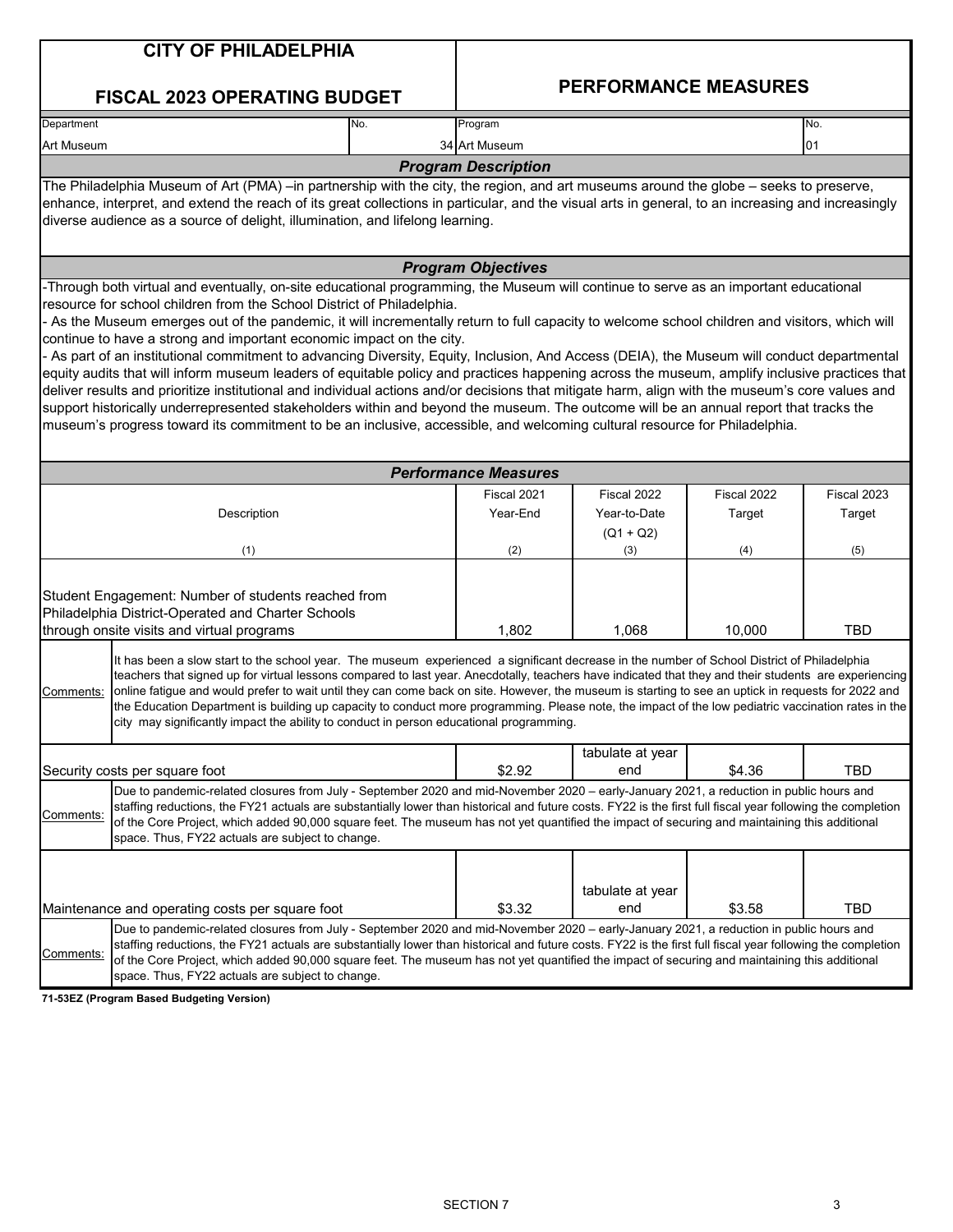#### **PROGRAM SUMMARY - ALL FUNDS**

|  | <b>FISCAL 2023 OPERATING BUDGET</b> |  |  |
|--|-------------------------------------|--|--|
|--|-------------------------------------|--|--|

| 34<br>Art Museum<br>Art Museum<br>01<br><b>Summary by Fund</b><br>Fiscal 2021<br>Fiscal 2023<br>Fiscal 2022<br>Fiscal 2022<br>Increase<br>Fund<br>Actual<br>Original<br>Estimated<br>Proposed<br>Fund<br>or<br>No.<br>Obligations<br>Appropriations<br>Obligations<br><b>Budget</b><br>(Decrease)<br>(1)<br>(2)<br>(6)<br>(3)<br>(4)<br>(5)<br>(7)<br>2,040,000<br>2,040,000<br>01<br>2,040,000<br>2,040,000<br>General<br>Total<br>2,040,000<br>2,040,000<br>2,040,000<br>2,040,000<br><b>Summary of Full Time Positions by Fund</b><br><b>Actual Positions</b><br>Fiscal 2022<br>Fiscal 2022<br>Fiscal 2023<br>Inc. $/$ (Dec.)<br>Fund<br>6/30/21<br>PPE 11/28/21<br>No.<br>Fund<br><b>Budgeted</b><br>(Col. 6 less 4)<br><b>Budgeted</b><br>(2)<br>(1)<br>(3)<br>(4)<br>(5)<br>(6)<br>(7)<br><b>Total Full Time</b><br><b>Summary of Non-Tax Revenues by Fund</b><br>Fiscal 2021<br>Fiscal 2022<br>Fiscal 2023<br>Fiscal 2022<br>Increase<br>Fund<br>Fund<br>Actual<br>Original<br>Estimated<br>Proposed<br>or<br><b>Budget</b><br>Obligations<br>No.<br>Revenues<br><b>Budget</b><br>(Decrease)<br>(1)<br>(3)<br>(2)<br>(4)<br>(6)<br>(7)<br>(5)<br>Total<br><b>Selected Associated Capital Projects</b><br>Fiscal 2022<br>Fiscal 2023<br>Fiscal 2022<br>Fiscal 2023<br>Dept.<br>Carry<br>Where<br>Description<br>Forward<br>Original Approp.<br>Original Approp.<br>Proposed Budget<br>Proposed Bdgt<br>(GO Only)<br>(GO Only)<br>(All Other Sources)<br>(All Other Sources)<br>Appropriated<br>(2)<br>(1)<br>(3)<br>(4)<br>(5)<br>(6)<br>(7)<br>1,500,000<br>1,500,000<br>2,000,000<br>Art Museum<br>Philadelphia Museum of Art- Building Rehabilitation<br>Total<br>1,500,000<br>1,500,000<br>2,000,000<br><b>Selected Associated Operating Costs</b><br>Fiscal 2021<br>Fiscal 2022<br>Fiscal 2022<br>Fiscal 2023<br>Increase<br>Dept.<br>Description<br>Calculated<br>Where<br>Calculated<br>Calculated<br>Calculated<br>$\mathsf{or}\,$<br>Appropriations<br>Obligations<br>Obligations<br><b>Budget</b><br>(Decrease)<br>Appropriated<br>(1)<br>(2)<br>(3)<br>(4)<br>(5)<br>(6)<br>(7)<br>Employee Benefits - Civilian<br>Finance<br>Employee Benefits - Uniform<br>Finance | Department | No. | Program |  | No. |
|---------------------------------------------------------------------------------------------------------------------------------------------------------------------------------------------------------------------------------------------------------------------------------------------------------------------------------------------------------------------------------------------------------------------------------------------------------------------------------------------------------------------------------------------------------------------------------------------------------------------------------------------------------------------------------------------------------------------------------------------------------------------------------------------------------------------------------------------------------------------------------------------------------------------------------------------------------------------------------------------------------------------------------------------------------------------------------------------------------------------------------------------------------------------------------------------------------------------------------------------------------------------------------------------------------------------------------------------------------------------------------------------------------------------------------------------------------------------------------------------------------------------------------------------------------------------------------------------------------------------------------------------------------------------------------------------------------------------------------------------------------------------------------------------------------------------------------------------------------------------------------------------------------------------------------------------------------------------------------------------------------------------------------------------------------------------------------------------------------------------------------------------------------------------------------------|------------|-----|---------|--|-----|
|                                                                                                                                                                                                                                                                                                                                                                                                                                                                                                                                                                                                                                                                                                                                                                                                                                                                                                                                                                                                                                                                                                                                                                                                                                                                                                                                                                                                                                                                                                                                                                                                                                                                                                                                                                                                                                                                                                                                                                                                                                                                                                                                                                                       |            |     |         |  |     |
|                                                                                                                                                                                                                                                                                                                                                                                                                                                                                                                                                                                                                                                                                                                                                                                                                                                                                                                                                                                                                                                                                                                                                                                                                                                                                                                                                                                                                                                                                                                                                                                                                                                                                                                                                                                                                                                                                                                                                                                                                                                                                                                                                                                       |            |     |         |  |     |
|                                                                                                                                                                                                                                                                                                                                                                                                                                                                                                                                                                                                                                                                                                                                                                                                                                                                                                                                                                                                                                                                                                                                                                                                                                                                                                                                                                                                                                                                                                                                                                                                                                                                                                                                                                                                                                                                                                                                                                                                                                                                                                                                                                                       |            |     |         |  |     |
|                                                                                                                                                                                                                                                                                                                                                                                                                                                                                                                                                                                                                                                                                                                                                                                                                                                                                                                                                                                                                                                                                                                                                                                                                                                                                                                                                                                                                                                                                                                                                                                                                                                                                                                                                                                                                                                                                                                                                                                                                                                                                                                                                                                       |            |     |         |  |     |
|                                                                                                                                                                                                                                                                                                                                                                                                                                                                                                                                                                                                                                                                                                                                                                                                                                                                                                                                                                                                                                                                                                                                                                                                                                                                                                                                                                                                                                                                                                                                                                                                                                                                                                                                                                                                                                                                                                                                                                                                                                                                                                                                                                                       |            |     |         |  |     |
|                                                                                                                                                                                                                                                                                                                                                                                                                                                                                                                                                                                                                                                                                                                                                                                                                                                                                                                                                                                                                                                                                                                                                                                                                                                                                                                                                                                                                                                                                                                                                                                                                                                                                                                                                                                                                                                                                                                                                                                                                                                                                                                                                                                       |            |     |         |  |     |
|                                                                                                                                                                                                                                                                                                                                                                                                                                                                                                                                                                                                                                                                                                                                                                                                                                                                                                                                                                                                                                                                                                                                                                                                                                                                                                                                                                                                                                                                                                                                                                                                                                                                                                                                                                                                                                                                                                                                                                                                                                                                                                                                                                                       |            |     |         |  |     |
|                                                                                                                                                                                                                                                                                                                                                                                                                                                                                                                                                                                                                                                                                                                                                                                                                                                                                                                                                                                                                                                                                                                                                                                                                                                                                                                                                                                                                                                                                                                                                                                                                                                                                                                                                                                                                                                                                                                                                                                                                                                                                                                                                                                       |            |     |         |  |     |
|                                                                                                                                                                                                                                                                                                                                                                                                                                                                                                                                                                                                                                                                                                                                                                                                                                                                                                                                                                                                                                                                                                                                                                                                                                                                                                                                                                                                                                                                                                                                                                                                                                                                                                                                                                                                                                                                                                                                                                                                                                                                                                                                                                                       |            |     |         |  |     |
|                                                                                                                                                                                                                                                                                                                                                                                                                                                                                                                                                                                                                                                                                                                                                                                                                                                                                                                                                                                                                                                                                                                                                                                                                                                                                                                                                                                                                                                                                                                                                                                                                                                                                                                                                                                                                                                                                                                                                                                                                                                                                                                                                                                       |            |     |         |  |     |
|                                                                                                                                                                                                                                                                                                                                                                                                                                                                                                                                                                                                                                                                                                                                                                                                                                                                                                                                                                                                                                                                                                                                                                                                                                                                                                                                                                                                                                                                                                                                                                                                                                                                                                                                                                                                                                                                                                                                                                                                                                                                                                                                                                                       |            |     |         |  |     |
|                                                                                                                                                                                                                                                                                                                                                                                                                                                                                                                                                                                                                                                                                                                                                                                                                                                                                                                                                                                                                                                                                                                                                                                                                                                                                                                                                                                                                                                                                                                                                                                                                                                                                                                                                                                                                                                                                                                                                                                                                                                                                                                                                                                       |            |     |         |  |     |
|                                                                                                                                                                                                                                                                                                                                                                                                                                                                                                                                                                                                                                                                                                                                                                                                                                                                                                                                                                                                                                                                                                                                                                                                                                                                                                                                                                                                                                                                                                                                                                                                                                                                                                                                                                                                                                                                                                                                                                                                                                                                                                                                                                                       |            |     |         |  |     |
|                                                                                                                                                                                                                                                                                                                                                                                                                                                                                                                                                                                                                                                                                                                                                                                                                                                                                                                                                                                                                                                                                                                                                                                                                                                                                                                                                                                                                                                                                                                                                                                                                                                                                                                                                                                                                                                                                                                                                                                                                                                                                                                                                                                       |            |     |         |  |     |
|                                                                                                                                                                                                                                                                                                                                                                                                                                                                                                                                                                                                                                                                                                                                                                                                                                                                                                                                                                                                                                                                                                                                                                                                                                                                                                                                                                                                                                                                                                                                                                                                                                                                                                                                                                                                                                                                                                                                                                                                                                                                                                                                                                                       |            |     |         |  |     |
|                                                                                                                                                                                                                                                                                                                                                                                                                                                                                                                                                                                                                                                                                                                                                                                                                                                                                                                                                                                                                                                                                                                                                                                                                                                                                                                                                                                                                                                                                                                                                                                                                                                                                                                                                                                                                                                                                                                                                                                                                                                                                                                                                                                       |            |     |         |  |     |
|                                                                                                                                                                                                                                                                                                                                                                                                                                                                                                                                                                                                                                                                                                                                                                                                                                                                                                                                                                                                                                                                                                                                                                                                                                                                                                                                                                                                                                                                                                                                                                                                                                                                                                                                                                                                                                                                                                                                                                                                                                                                                                                                                                                       |            |     |         |  |     |
|                                                                                                                                                                                                                                                                                                                                                                                                                                                                                                                                                                                                                                                                                                                                                                                                                                                                                                                                                                                                                                                                                                                                                                                                                                                                                                                                                                                                                                                                                                                                                                                                                                                                                                                                                                                                                                                                                                                                                                                                                                                                                                                                                                                       |            |     |         |  |     |
|                                                                                                                                                                                                                                                                                                                                                                                                                                                                                                                                                                                                                                                                                                                                                                                                                                                                                                                                                                                                                                                                                                                                                                                                                                                                                                                                                                                                                                                                                                                                                                                                                                                                                                                                                                                                                                                                                                                                                                                                                                                                                                                                                                                       |            |     |         |  |     |
|                                                                                                                                                                                                                                                                                                                                                                                                                                                                                                                                                                                                                                                                                                                                                                                                                                                                                                                                                                                                                                                                                                                                                                                                                                                                                                                                                                                                                                                                                                                                                                                                                                                                                                                                                                                                                                                                                                                                                                                                                                                                                                                                                                                       |            |     |         |  |     |
|                                                                                                                                                                                                                                                                                                                                                                                                                                                                                                                                                                                                                                                                                                                                                                                                                                                                                                                                                                                                                                                                                                                                                                                                                                                                                                                                                                                                                                                                                                                                                                                                                                                                                                                                                                                                                                                                                                                                                                                                                                                                                                                                                                                       |            |     |         |  |     |
|                                                                                                                                                                                                                                                                                                                                                                                                                                                                                                                                                                                                                                                                                                                                                                                                                                                                                                                                                                                                                                                                                                                                                                                                                                                                                                                                                                                                                                                                                                                                                                                                                                                                                                                                                                                                                                                                                                                                                                                                                                                                                                                                                                                       |            |     |         |  |     |
|                                                                                                                                                                                                                                                                                                                                                                                                                                                                                                                                                                                                                                                                                                                                                                                                                                                                                                                                                                                                                                                                                                                                                                                                                                                                                                                                                                                                                                                                                                                                                                                                                                                                                                                                                                                                                                                                                                                                                                                                                                                                                                                                                                                       |            |     |         |  |     |
|                                                                                                                                                                                                                                                                                                                                                                                                                                                                                                                                                                                                                                                                                                                                                                                                                                                                                                                                                                                                                                                                                                                                                                                                                                                                                                                                                                                                                                                                                                                                                                                                                                                                                                                                                                                                                                                                                                                                                                                                                                                                                                                                                                                       |            |     |         |  |     |
|                                                                                                                                                                                                                                                                                                                                                                                                                                                                                                                                                                                                                                                                                                                                                                                                                                                                                                                                                                                                                                                                                                                                                                                                                                                                                                                                                                                                                                                                                                                                                                                                                                                                                                                                                                                                                                                                                                                                                                                                                                                                                                                                                                                       |            |     |         |  |     |
|                                                                                                                                                                                                                                                                                                                                                                                                                                                                                                                                                                                                                                                                                                                                                                                                                                                                                                                                                                                                                                                                                                                                                                                                                                                                                                                                                                                                                                                                                                                                                                                                                                                                                                                                                                                                                                                                                                                                                                                                                                                                                                                                                                                       |            |     |         |  |     |
|                                                                                                                                                                                                                                                                                                                                                                                                                                                                                                                                                                                                                                                                                                                                                                                                                                                                                                                                                                                                                                                                                                                                                                                                                                                                                                                                                                                                                                                                                                                                                                                                                                                                                                                                                                                                                                                                                                                                                                                                                                                                                                                                                                                       |            |     |         |  |     |
|                                                                                                                                                                                                                                                                                                                                                                                                                                                                                                                                                                                                                                                                                                                                                                                                                                                                                                                                                                                                                                                                                                                                                                                                                                                                                                                                                                                                                                                                                                                                                                                                                                                                                                                                                                                                                                                                                                                                                                                                                                                                                                                                                                                       |            |     |         |  |     |
|                                                                                                                                                                                                                                                                                                                                                                                                                                                                                                                                                                                                                                                                                                                                                                                                                                                                                                                                                                                                                                                                                                                                                                                                                                                                                                                                                                                                                                                                                                                                                                                                                                                                                                                                                                                                                                                                                                                                                                                                                                                                                                                                                                                       |            |     |         |  |     |
|                                                                                                                                                                                                                                                                                                                                                                                                                                                                                                                                                                                                                                                                                                                                                                                                                                                                                                                                                                                                                                                                                                                                                                                                                                                                                                                                                                                                                                                                                                                                                                                                                                                                                                                                                                                                                                                                                                                                                                                                                                                                                                                                                                                       |            |     |         |  |     |
|                                                                                                                                                                                                                                                                                                                                                                                                                                                                                                                                                                                                                                                                                                                                                                                                                                                                                                                                                                                                                                                                                                                                                                                                                                                                                                                                                                                                                                                                                                                                                                                                                                                                                                                                                                                                                                                                                                                                                                                                                                                                                                                                                                                       |            |     |         |  |     |
|                                                                                                                                                                                                                                                                                                                                                                                                                                                                                                                                                                                                                                                                                                                                                                                                                                                                                                                                                                                                                                                                                                                                                                                                                                                                                                                                                                                                                                                                                                                                                                                                                                                                                                                                                                                                                                                                                                                                                                                                                                                                                                                                                                                       |            |     |         |  |     |
|                                                                                                                                                                                                                                                                                                                                                                                                                                                                                                                                                                                                                                                                                                                                                                                                                                                                                                                                                                                                                                                                                                                                                                                                                                                                                                                                                                                                                                                                                                                                                                                                                                                                                                                                                                                                                                                                                                                                                                                                                                                                                                                                                                                       |            |     |         |  |     |
|                                                                                                                                                                                                                                                                                                                                                                                                                                                                                                                                                                                                                                                                                                                                                                                                                                                                                                                                                                                                                                                                                                                                                                                                                                                                                                                                                                                                                                                                                                                                                                                                                                                                                                                                                                                                                                                                                                                                                                                                                                                                                                                                                                                       |            |     |         |  |     |
|                                                                                                                                                                                                                                                                                                                                                                                                                                                                                                                                                                                                                                                                                                                                                                                                                                                                                                                                                                                                                                                                                                                                                                                                                                                                                                                                                                                                                                                                                                                                                                                                                                                                                                                                                                                                                                                                                                                                                                                                                                                                                                                                                                                       |            |     |         |  |     |
|                                                                                                                                                                                                                                                                                                                                                                                                                                                                                                                                                                                                                                                                                                                                                                                                                                                                                                                                                                                                                                                                                                                                                                                                                                                                                                                                                                                                                                                                                                                                                                                                                                                                                                                                                                                                                                                                                                                                                                                                                                                                                                                                                                                       |            |     |         |  |     |
|                                                                                                                                                                                                                                                                                                                                                                                                                                                                                                                                                                                                                                                                                                                                                                                                                                                                                                                                                                                                                                                                                                                                                                                                                                                                                                                                                                                                                                                                                                                                                                                                                                                                                                                                                                                                                                                                                                                                                                                                                                                                                                                                                                                       |            |     |         |  |     |
|                                                                                                                                                                                                                                                                                                                                                                                                                                                                                                                                                                                                                                                                                                                                                                                                                                                                                                                                                                                                                                                                                                                                                                                                                                                                                                                                                                                                                                                                                                                                                                                                                                                                                                                                                                                                                                                                                                                                                                                                                                                                                                                                                                                       |            |     |         |  |     |
|                                                                                                                                                                                                                                                                                                                                                                                                                                                                                                                                                                                                                                                                                                                                                                                                                                                                                                                                                                                                                                                                                                                                                                                                                                                                                                                                                                                                                                                                                                                                                                                                                                                                                                                                                                                                                                                                                                                                                                                                                                                                                                                                                                                       |            |     |         |  |     |
|                                                                                                                                                                                                                                                                                                                                                                                                                                                                                                                                                                                                                                                                                                                                                                                                                                                                                                                                                                                                                                                                                                                                                                                                                                                                                                                                                                                                                                                                                                                                                                                                                                                                                                                                                                                                                                                                                                                                                                                                                                                                                                                                                                                       |            |     |         |  |     |
|                                                                                                                                                                                                                                                                                                                                                                                                                                                                                                                                                                                                                                                                                                                                                                                                                                                                                                                                                                                                                                                                                                                                                                                                                                                                                                                                                                                                                                                                                                                                                                                                                                                                                                                                                                                                                                                                                                                                                                                                                                                                                                                                                                                       |            |     |         |  |     |
|                                                                                                                                                                                                                                                                                                                                                                                                                                                                                                                                                                                                                                                                                                                                                                                                                                                                                                                                                                                                                                                                                                                                                                                                                                                                                                                                                                                                                                                                                                                                                                                                                                                                                                                                                                                                                                                                                                                                                                                                                                                                                                                                                                                       |            |     |         |  |     |
|                                                                                                                                                                                                                                                                                                                                                                                                                                                                                                                                                                                                                                                                                                                                                                                                                                                                                                                                                                                                                                                                                                                                                                                                                                                                                                                                                                                                                                                                                                                                                                                                                                                                                                                                                                                                                                                                                                                                                                                                                                                                                                                                                                                       |            |     |         |  |     |
|                                                                                                                                                                                                                                                                                                                                                                                                                                                                                                                                                                                                                                                                                                                                                                                                                                                                                                                                                                                                                                                                                                                                                                                                                                                                                                                                                                                                                                                                                                                                                                                                                                                                                                                                                                                                                                                                                                                                                                                                                                                                                                                                                                                       |            |     |         |  |     |
|                                                                                                                                                                                                                                                                                                                                                                                                                                                                                                                                                                                                                                                                                                                                                                                                                                                                                                                                                                                                                                                                                                                                                                                                                                                                                                                                                                                                                                                                                                                                                                                                                                                                                                                                                                                                                                                                                                                                                                                                                                                                                                                                                                                       |            |     |         |  |     |
|                                                                                                                                                                                                                                                                                                                                                                                                                                                                                                                                                                                                                                                                                                                                                                                                                                                                                                                                                                                                                                                                                                                                                                                                                                                                                                                                                                                                                                                                                                                                                                                                                                                                                                                                                                                                                                                                                                                                                                                                                                                                                                                                                                                       |            |     |         |  |     |
|                                                                                                                                                                                                                                                                                                                                                                                                                                                                                                                                                                                                                                                                                                                                                                                                                                                                                                                                                                                                                                                                                                                                                                                                                                                                                                                                                                                                                                                                                                                                                                                                                                                                                                                                                                                                                                                                                                                                                                                                                                                                                                                                                                                       |            |     |         |  |     |
|                                                                                                                                                                                                                                                                                                                                                                                                                                                                                                                                                                                                                                                                                                                                                                                                                                                                                                                                                                                                                                                                                                                                                                                                                                                                                                                                                                                                                                                                                                                                                                                                                                                                                                                                                                                                                                                                                                                                                                                                                                                                                                                                                                                       |            |     |         |  |     |
|                                                                                                                                                                                                                                                                                                                                                                                                                                                                                                                                                                                                                                                                                                                                                                                                                                                                                                                                                                                                                                                                                                                                                                                                                                                                                                                                                                                                                                                                                                                                                                                                                                                                                                                                                                                                                                                                                                                                                                                                                                                                                                                                                                                       |            |     |         |  |     |
|                                                                                                                                                                                                                                                                                                                                                                                                                                                                                                                                                                                                                                                                                                                                                                                                                                                                                                                                                                                                                                                                                                                                                                                                                                                                                                                                                                                                                                                                                                                                                                                                                                                                                                                                                                                                                                                                                                                                                                                                                                                                                                                                                                                       |            |     |         |  |     |
|                                                                                                                                                                                                                                                                                                                                                                                                                                                                                                                                                                                                                                                                                                                                                                                                                                                                                                                                                                                                                                                                                                                                                                                                                                                                                                                                                                                                                                                                                                                                                                                                                                                                                                                                                                                                                                                                                                                                                                                                                                                                                                                                                                                       |            |     |         |  |     |
| Total                                                                                                                                                                                                                                                                                                                                                                                                                                                                                                                                                                                                                                                                                                                                                                                                                                                                                                                                                                                                                                                                                                                                                                                                                                                                                                                                                                                                                                                                                                                                                                                                                                                                                                                                                                                                                                                                                                                                                                                                                                                                                                                                                                                 |            |     |         |  |     |

**71-53E (Program Based Budgeting Version)**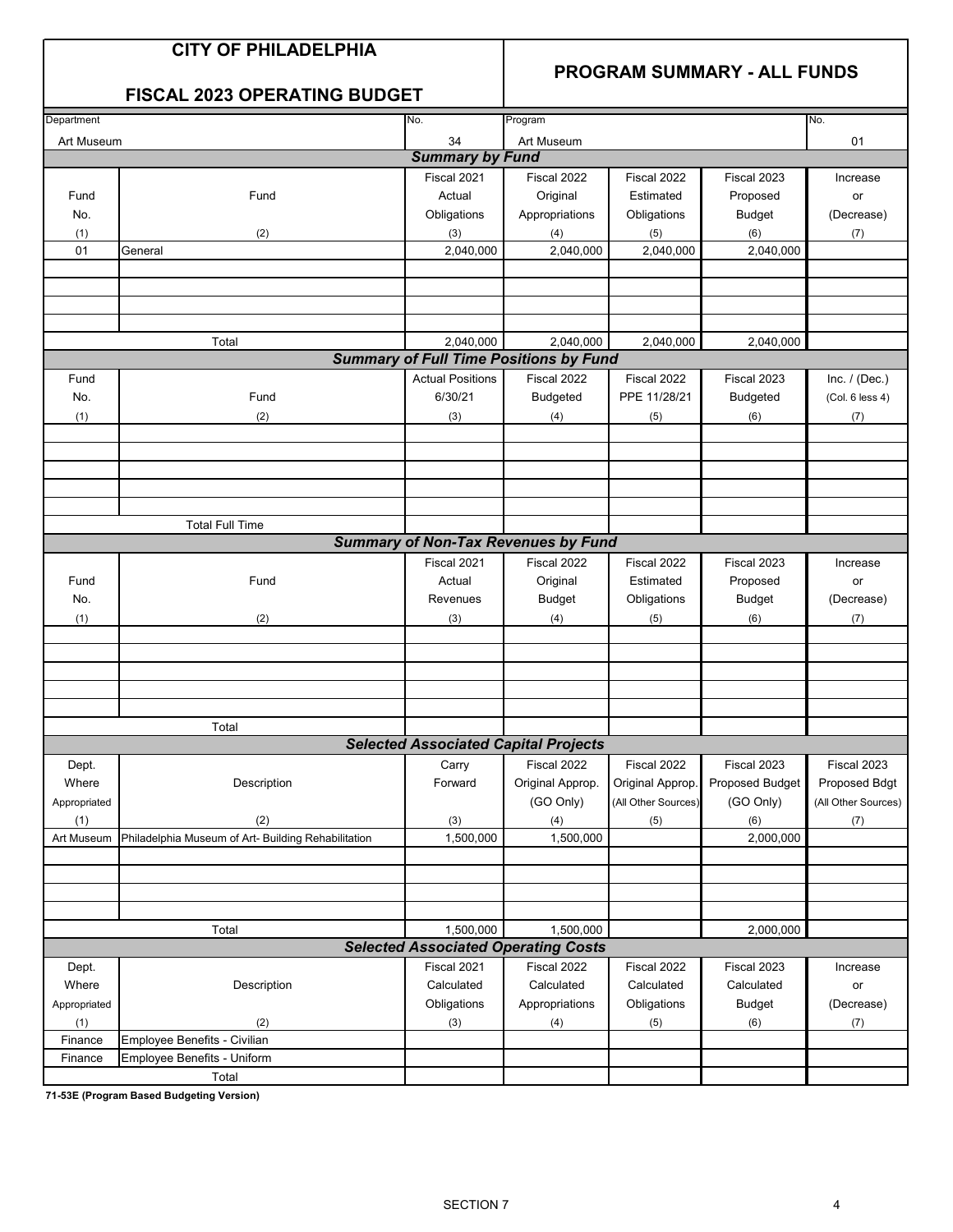#### **PROGRAM SUMMARY**

#### **FISCAL 2023 OPERATING BUDGET**

| Department         |                                      | No.                                                 | Program                 |              |                 | No.        |  |  |  |
|--------------------|--------------------------------------|-----------------------------------------------------|-------------------------|--------------|-----------------|------------|--|--|--|
| Art Museum         |                                      | 34                                                  | Art Museum              |              | 01              |            |  |  |  |
| Fund               |                                      | No.                                                 |                         |              |                 |            |  |  |  |
| General            |                                      | 01                                                  |                         |              |                 |            |  |  |  |
|                    |                                      |                                                     | <b>Summary by Class</b> |              |                 |            |  |  |  |
|                    |                                      | Fiscal 2021                                         | Fiscal 2022             | Fiscal 2022  | Fiscal 2023     | Increase   |  |  |  |
| Class              | Description                          | Actual                                              | Original                | Estimated    | Proposed        | or         |  |  |  |
|                    |                                      | Obligations                                         | Appropriations          | Obligations  | <b>Budget</b>   | (Decrease) |  |  |  |
| (1)                | (2)                                  | (3)                                                 | (4)                     | (5)          | (6)             | (7)        |  |  |  |
| 100                | <b>Employee Compensation</b>         |                                                     |                         |              |                 |            |  |  |  |
| a)                 | <b>Personal Services</b>             |                                                     |                         |              |                 |            |  |  |  |
| b)                 | <b>Employee Benefits</b>             |                                                     |                         |              |                 |            |  |  |  |
| 200                | <b>Purchase of Services</b>          |                                                     |                         |              |                 |            |  |  |  |
| 300                | <b>Materials and Supplies</b>        |                                                     |                         |              |                 |            |  |  |  |
| 400                | Equipment                            |                                                     |                         |              |                 |            |  |  |  |
| 500                | Contributions, Indemnities and Taxes | 2,040,000                                           | 2,040,000               | 2,040,000    | 2,040,000       |            |  |  |  |
| 700                | Debt Service                         |                                                     |                         |              |                 |            |  |  |  |
| 800                | Payments to Other Funds              |                                                     |                         |              |                 |            |  |  |  |
| 900                | Advances and Misc. Payments          |                                                     |                         |              |                 |            |  |  |  |
| 2,040,000<br>Total |                                      |                                                     | 2,040,000               | 2,040,000    | 2,040,000       |            |  |  |  |
|                    | <b>Summary of Positions</b>          |                                                     |                         |              |                 |            |  |  |  |
|                    |                                      | Actual                                              | Fiscal 2022             | Increment    | Fiscal 2023     | Increase   |  |  |  |
|                    |                                      | Positions                                           | <b>Budgeted</b>         | Run          | <b>Budgeted</b> | or         |  |  |  |
| Code               | Category                             | 6/30/21                                             | Positions               | PPE 11/28/21 | Positions       | (Decrease) |  |  |  |
| (1)                | (2)                                  | (3)                                                 | (4)                     | (5)          | (6)             | (7)        |  |  |  |
| 101                | Full Time - Civilian                 |                                                     |                         |              |                 |            |  |  |  |
| 105                | Full Time - Uniform                  |                                                     |                         |              |                 |            |  |  |  |
|                    | Total                                |                                                     |                         |              |                 |            |  |  |  |
|                    |                                      | <b>Selected Associated Non-Tax Revenues by Type</b> |                         |              |                 |            |  |  |  |
|                    |                                      | Fiscal 2021                                         | Fiscal 2022             | Fiscal 2022  | Fiscal 2023     | Increase   |  |  |  |
| Description        |                                      | Actual                                              | Original                | Estimate     | Proposed        | or         |  |  |  |
|                    |                                      | Revenues                                            | <b>Budget</b>           | Obligations  | <b>Budget</b>   | (Decrease) |  |  |  |
| (2)<br>(1)         |                                      |                                                     | (3)                     | (4)          | (5)             | (6)        |  |  |  |
|                    | Local (Non-Governmental)             |                                                     |                         |              |                 |            |  |  |  |
| Federal            |                                      |                                                     |                         |              |                 |            |  |  |  |
| <b>State</b>       |                                      |                                                     |                         |              |                 |            |  |  |  |
|                    | <b>Other Governments</b>             |                                                     |                         |              |                 |            |  |  |  |
|                    | Other Funds of the City              |                                                     |                         |              |                 |            |  |  |  |
| Total              |                                      |                                                     |                         |              |                 |            |  |  |  |

**71-53F (Program Based Budgeting Version)**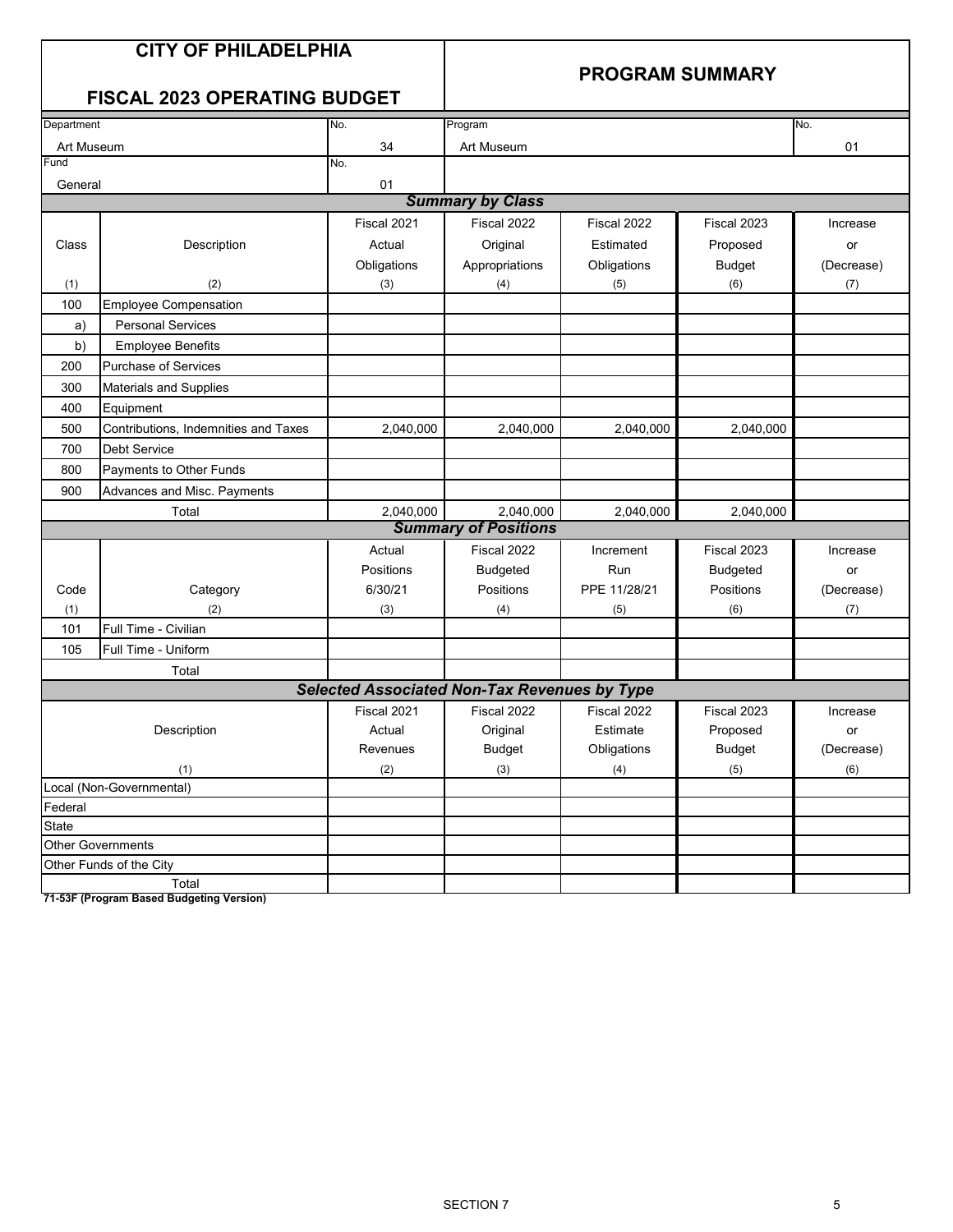# **SCHEDULE 500 - 700 - 800 - 900**

|            | FISCAL 2023 OPERATING BUDGET                                                                 | <b>BY PROGRAM</b> |                                                                 |             |              |            |  |
|------------|----------------------------------------------------------------------------------------------|-------------------|-----------------------------------------------------------------|-------------|--------------|------------|--|
| Department |                                                                                              | No.               | Program                                                         |             |              | No.        |  |
|            | Art Museum                                                                                   | 34                | Art Museum                                                      |             |              | 01         |  |
| Fund       |                                                                                              | No.               |                                                                 |             |              |            |  |
| General    |                                                                                              | 01                |                                                                 |             |              |            |  |
|            |                                                                                              | Fiscal 2021       | Fiscal 2022                                                     | Fiscal 2022 | Fiscal 2023  | Increase   |  |
| Code       | Description                                                                                  | Actual            | Original                                                        | Estimated   | Departmental | or         |  |
|            |                                                                                              | Obligations       | Appropriations                                                  | Obligations | Request      | (Decrease) |  |
| (1)        | (2)                                                                                          | (3)               | (4)                                                             | (5)         | (6)          | (7)        |  |
|            |                                                                                              |                   | <b>Schedule 500 - Contributions, Indemnities &amp; Taxes</b>    |             |              |            |  |
| 501        | Celebrations                                                                                 |                   |                                                                 |             |              |            |  |
| 504        | <b>Meritorious Awards</b>                                                                    |                   |                                                                 |             |              |            |  |
| 505        | Contributions to Educational & Recreational Org.                                             |                   |                                                                 |             |              |            |  |
| 506        | Payments to Prisoners                                                                        |                   |                                                                 |             |              |            |  |
| 512        | Refunds                                                                                      |                   |                                                                 |             |              |            |  |
| 513<br>515 | Indemnities<br>Taxes                                                                         |                   |                                                                 |             |              |            |  |
|            |                                                                                              |                   |                                                                 |             |              |            |  |
| 517        | Contributions to Other Govt. Agencies and Non-Profit<br>Org. not Educational or Recreational | 2,040,000         | 2,040,000                                                       | 2,040,000   | 2,040,000    |            |  |
|            |                                                                                              |                   |                                                                 |             |              |            |  |
|            |                                                                                              |                   |                                                                 |             |              |            |  |
|            |                                                                                              |                   |                                                                 |             |              |            |  |
|            |                                                                                              |                   |                                                                 |             |              |            |  |
|            |                                                                                              |                   |                                                                 |             |              |            |  |
|            |                                                                                              |                   |                                                                 |             |              |            |  |
|            |                                                                                              |                   |                                                                 |             |              |            |  |
|            | Total                                                                                        | 2,040,000         | 2,040,000                                                       | 2,040,000   | 2,040,000    |            |  |
|            |                                                                                              |                   | <b>Schedule 700 - Debt Services</b>                             |             |              |            |  |
| 701        | Interest on City Debt - Long Term                                                            |                   |                                                                 |             |              |            |  |
| 702        | Principal Payments on City Debt - Long Term                                                  |                   |                                                                 |             |              |            |  |
| 703        | Interest on City Debt - Short Term                                                           |                   |                                                                 |             |              |            |  |
| 704        | Sinking Fund Reserve Payment                                                                 |                   |                                                                 |             |              |            |  |
| 705        | <b>Commitment Fee Expense</b>                                                                |                   |                                                                 |             |              |            |  |
| 706        | Arbitrage Payments                                                                           |                   |                                                                 |             |              |            |  |
|            |                                                                                              |                   |                                                                 |             |              |            |  |
|            |                                                                                              |                   |                                                                 |             |              |            |  |
|            | Total                                                                                        |                   |                                                                 |             |              |            |  |
|            |                                                                                              |                   | <b>Schedule 800 - Payments to Other Funds</b>                   |             |              |            |  |
| 801        | Payments to General Fund                                                                     |                   |                                                                 |             |              |            |  |
| 803        | Payments to Water Fund                                                                       |                   |                                                                 |             |              |            |  |
| 804        | Payments to Capital Projects Fund                                                            |                   |                                                                 |             |              |            |  |
| 805        | Payments to Special Funds                                                                    |                   |                                                                 |             |              |            |  |
| 806        | Payments to Bond Fund                                                                        |                   |                                                                 |             |              |            |  |
| 807        | Payments to Other Funds                                                                      |                   |                                                                 |             |              |            |  |
| 809<br>812 | Payments to Aviation Fund<br>Payments to Grants Revenue Fund                                 |                   |                                                                 |             |              |            |  |
|            |                                                                                              |                   |                                                                 |             |              |            |  |
|            |                                                                                              |                   |                                                                 |             |              |            |  |
|            | Total                                                                                        |                   |                                                                 |             |              |            |  |
|            |                                                                                              |                   | <b>Schedule 900 - Advances and Other Miscellaneous Payments</b> |             |              |            |  |
| 901        | Advances to Create Working Capital Funds                                                     |                   |                                                                 |             |              |            |  |
| 902        | Miscellaneous Advances                                                                       |                   |                                                                 |             |              |            |  |
|            |                                                                                              |                   |                                                                 |             |              |            |  |
|            |                                                                                              |                   |                                                                 |             |              |            |  |
|            |                                                                                              |                   |                                                                 |             |              |            |  |
|            | Total                                                                                        |                   |                                                                 |             |              |            |  |
|            | 71-53M (Program Based Budgeting Version)                                                     |                   |                                                                 |             |              |            |  |